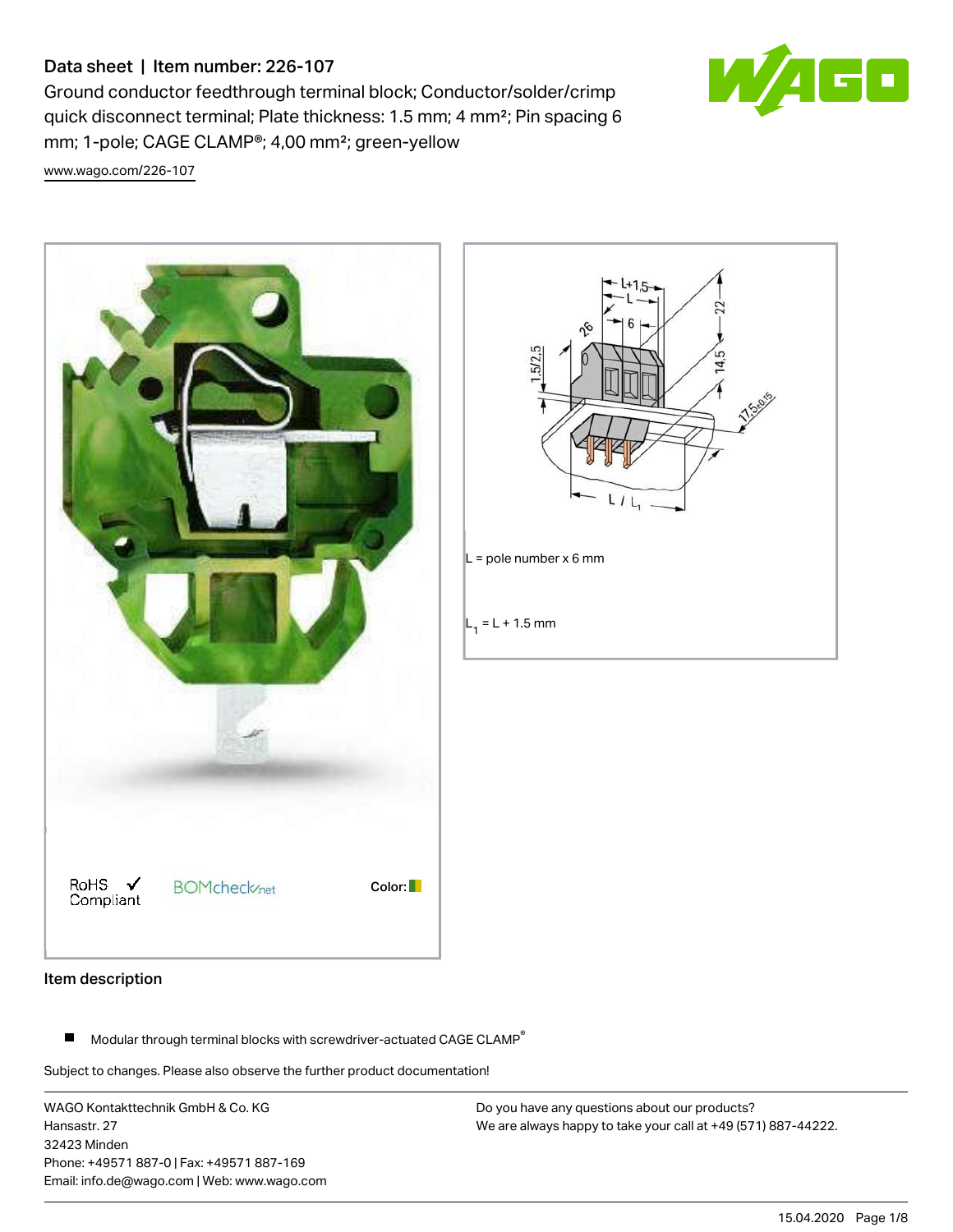[www.wago.com/226-107](http://www.wago.com/226-107)



- $\blacksquare$ Tool-free insertion into sheet metal cutout
- $\blacksquare$ Conductor entry parallel to enclosure wall saves space

# Data

# Electrical data

## Ratings per IEC/EN 60664-1

| Ratings per                       | IEC/EN 60664-1                                            |
|-----------------------------------|-----------------------------------------------------------|
| Ratings note                      | Solder connection                                         |
| Rated voltage (III / 3)           | 320V                                                      |
| Rated impulse voltage (III / 3)   | 4 <sub>kV</sub>                                           |
| Rated voltage (III / 2)           | 630V                                                      |
| Rated impulse voltage (III / 2)   | 4 <sub>kV</sub>                                           |
| Rated voltage (II / 2)            | 630V                                                      |
| Rated impulse voltage (II / 2)    | 4 <sub>kV</sub>                                           |
| Rated current                     | 20 A                                                      |
| Ratings according to 2            | IEC/EN 60664-1                                            |
| Ratings note 2                    | Quick connect contact                                     |
| Rated voltage (III / 3) 2         | 320 V                                                     |
| Rated impulse voltage (III / 3) 2 | 4 <sub>k</sub> V                                          |
| Rated voltage (III / 2) 2         | 320V                                                      |
| Rated impulse voltage (III / 2) 2 | 4 <sub>k</sub> V                                          |
| Rated voltage (II / 2) 2          | 630V                                                      |
| Rated impulse voltage (II / 2) 2  | 4 <sub>kV</sub>                                           |
| Rated current (2)                 | 6A                                                        |
| Legend (ratings)                  | (III / 2) ≙ Overvoltage category III / Pollution degree 2 |

# Approvals per UL 1059

| Rated voltage UL (Use Group B) | 300 V   |
|--------------------------------|---------|
| Rated current UL (Use Group B) | 6 A     |
| Rated voltage UL (Use Group C) | 300 V   |
| Rated current UL (Use Group C) | 6 A     |
| Rated voltage UL (Use Group D) | 600 V   |
| Rated current UL (Use Group D) | 5 A     |
| Approvals per                  | UL 1059 |

Subject to changes. Please also observe the further product documentation!

WAGO Kontakttechnik GmbH & Co. KG Hansastr. 27 32423 Minden Phone: +49571 887-0 | Fax: +49571 887-169 Email: info.de@wago.com | Web: www.wago.com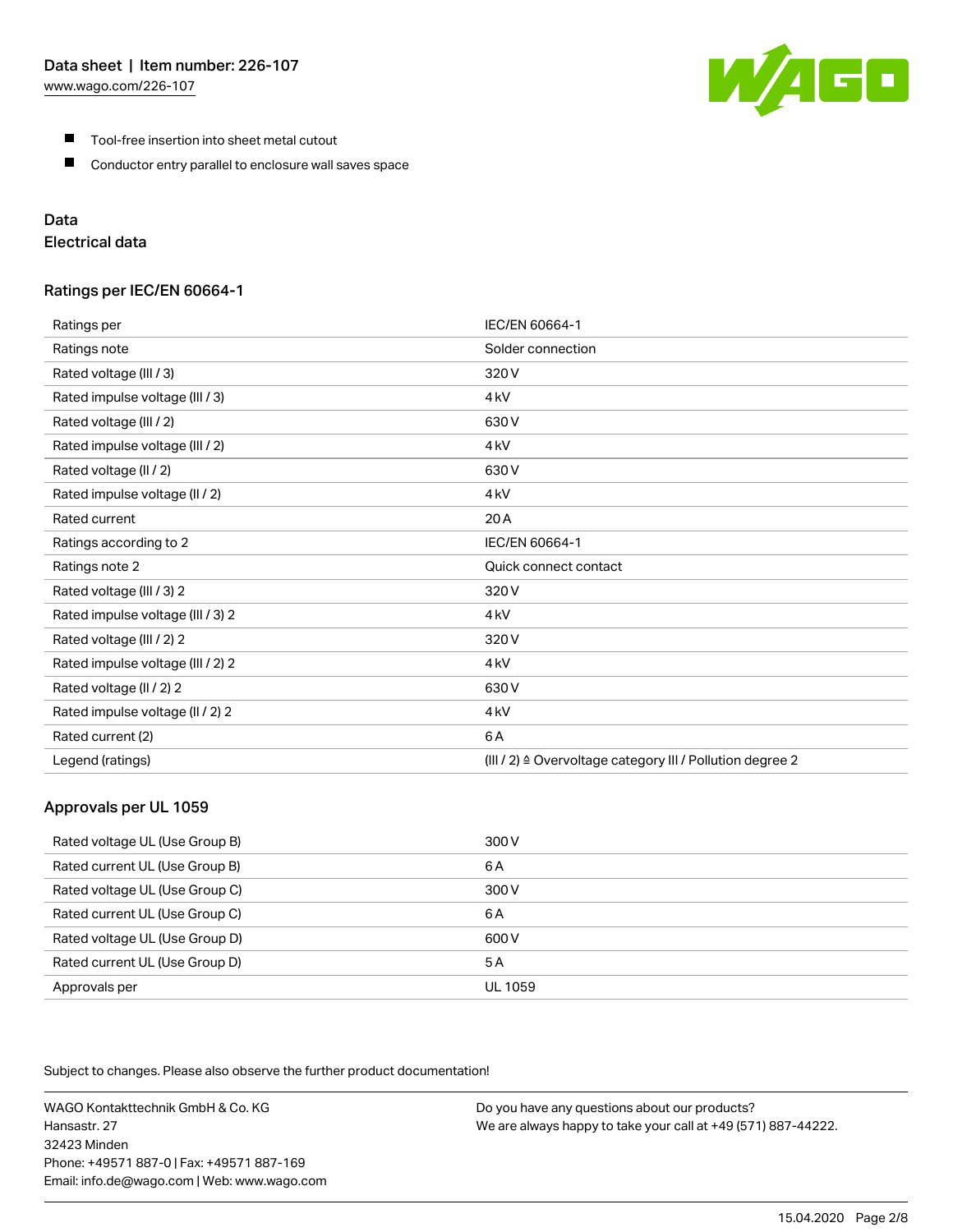

# Approvals per CSA

| Rated voltage CSA (Use Group B) | 300 V |
|---------------------------------|-------|
| Rated current CSA (Use Group B) | 6 A   |
| Rated voltage CSA (Use Group C) | 300 V |
| Rated current CSA (Use Group C) | 6 A   |
| Rated voltage CSA (Use Group D) | 600 V |
| Rated current CSA (Use Group D) | 5 A   |

# Connection data

| Connection technology                                       | CAGE CLAMP®                          |
|-------------------------------------------------------------|--------------------------------------|
| Number of connection points (connection type)               | 1                                    |
| Actuation type                                              | Operating tool                       |
| Solid conductor                                             | $0.084$ mm <sup>2</sup> / 28  12 AWG |
| Fine-stranded conductor                                     | $0.084$ mm <sup>2</sup> / 28  12 AWG |
| Fine-stranded conductor with ferrule with plastic collar    | $0,252,5$ mm <sup>2</sup>            |
| Fine-stranded conductor with ferrule without plastic collar | $0,252,5$ mm <sup>2</sup>            |
| Strip length                                                | 9  10 mm / 0.35  0.39 inch           |
| No. of poles                                                | 1                                    |
| Connection technology 2                                     | Solder connection                    |
| Number of connection points                                 | 1                                    |
| Connection technology 3                                     | Quick connect contact                |
| Total number of connection points                           | 1                                    |
| Total number of potentials                                  | 1                                    |
| Number of connection types                                  | $\overline{2}$                       |
| Number of levels                                            | $\mathbf{1}$                         |
| Ground function                                             | Ground protection                    |
|                                                             |                                      |

### Geometrical Data

| Pin spacing             | 6 mm / 0.236 inch    |
|-------------------------|----------------------|
| Width                   | 6 mm / 0.236 inch    |
| Height                  | 38.5 mm / 1.516 inch |
| Height from the surface | 22 mm / 0.866 inch   |
| Depth                   | 26 mm / 1.024 inch   |

Subject to changes. Please also observe the further product documentation!

WAGO Kontakttechnik GmbH & Co. KG Hansastr. 27 32423 Minden Phone: +49571 887-0 | Fax: +49571 887-169 Email: info.de@wago.com | Web: www.wago.com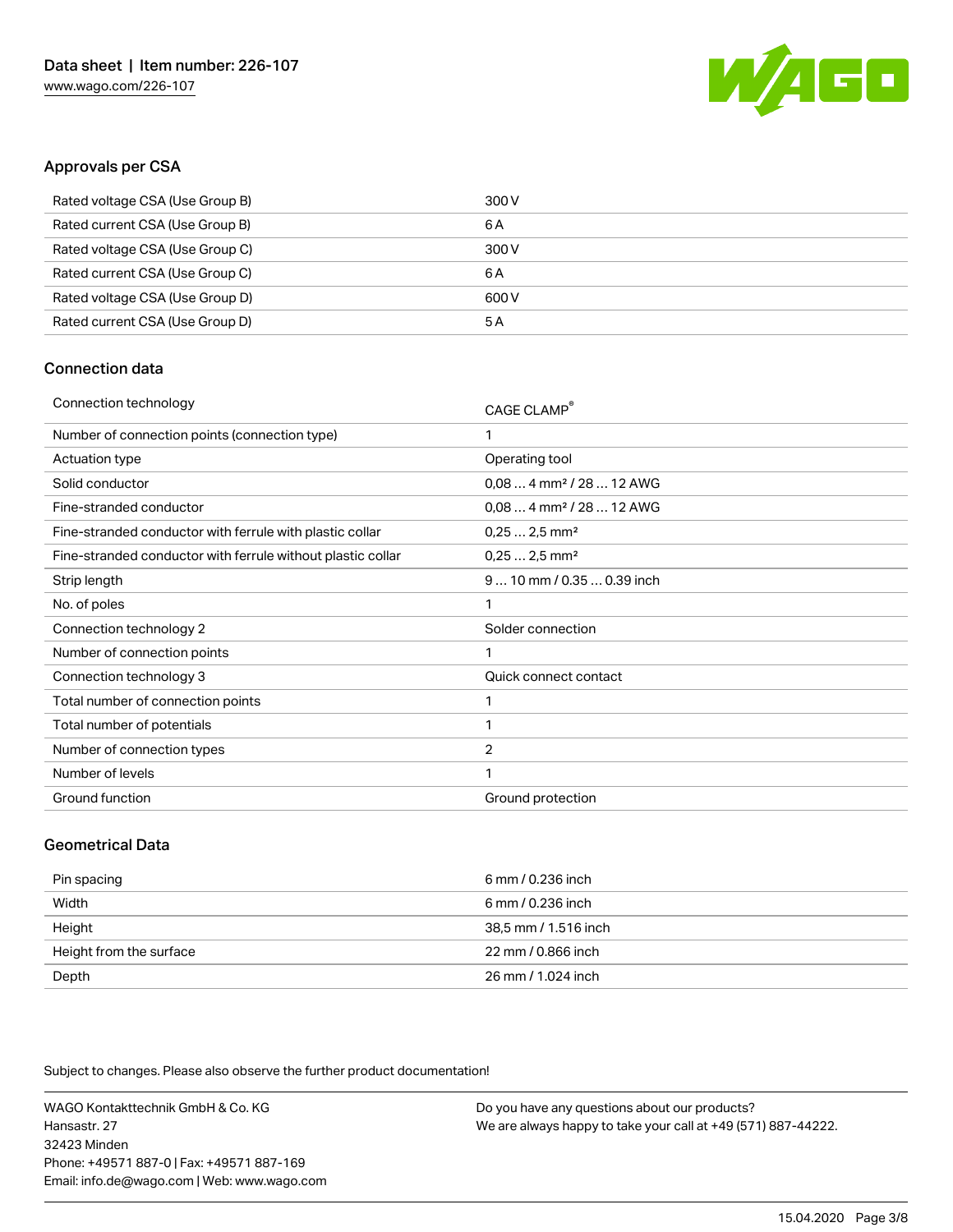

### Mechanical data

| Gehäuseblechstärke | 1,5  1,5 mm / 0.059  0.059 inch |
|--------------------|---------------------------------|
| Mounting type      | Snap-in mounting foot           |
| Type of mounting   | Feed-through mounting           |

#### Material Data

| Color                       | green-yellow                          |
|-----------------------------|---------------------------------------|
| Material group              |                                       |
| Insulating material         | Polyamide 66 (PA 66)                  |
| Flammability class per UL94 | V <sub>0</sub>                        |
| Clamping spring material    | Chrome nickel spring steel (CrNi)     |
| Contact material            | Electrolytic copper $(E_{\text{Cl}})$ |
| Contact plating             | tin-plated                            |
| Fire load                   | 0.055 MJ                              |
| Weight                      | 4.1 g                                 |

### Environmental Requirements

| Limit temperature range<br>. | $+105 °C$<br>-60 |  |
|------------------------------|------------------|--|
|------------------------------|------------------|--|

## Commercial data

| Product Group      | 4 (Printed Circuit) |
|--------------------|---------------------|
| Packaging type     | bag                 |
| Country of origin  | DE                  |
| <b>GTIN</b>        | 4044918794398       |
| Customs Tariff No. | 85369010000         |

#### Approvals / Certificates

#### Country specific Approvals

| Logo | Approval                               | <b>Additional Approval Text</b> | Certificate<br>name |
|------|----------------------------------------|---------------------------------|---------------------|
| Æ    | <b>CSA</b><br>DEKRA Certification B.V. | C <sub>22.2</sub>               | 70010891            |

#### Ship Approvals

Subject to changes. Please also observe the further product documentation!

WAGO Kontakttechnik GmbH & Co. KG Hansastr. 27 32423 Minden Phone: +49571 887-0 | Fax: +49571 887-169 Email: info.de@wago.com | Web: www.wago.com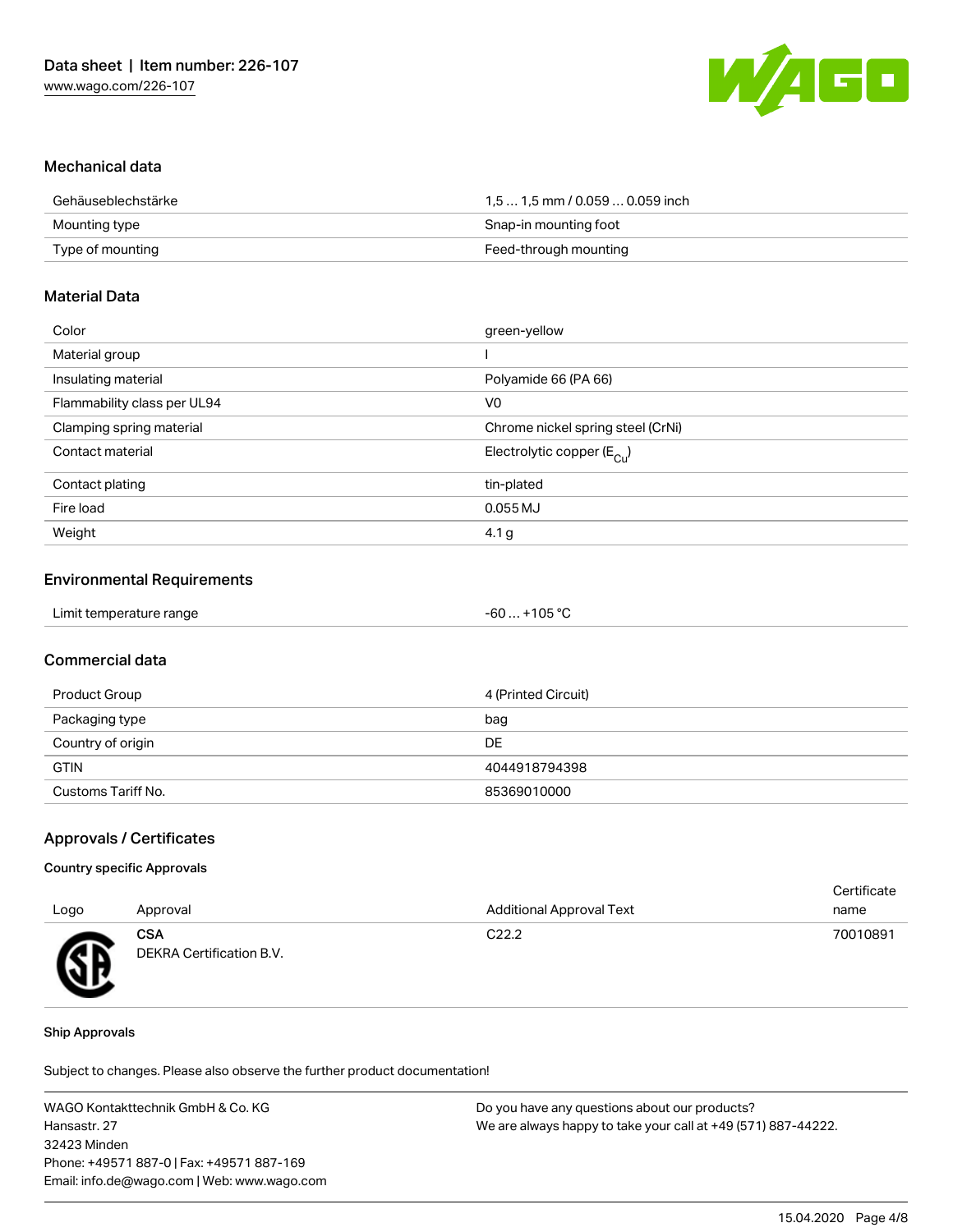[www.wago.com/226-107](http://www.wago.com/226-107)



E45172

| Logo                          | Approval                         | <b>Additional Approval Text</b> | Certificate<br>name |
|-------------------------------|----------------------------------|---------------------------------|---------------------|
| 國<br><b>BUREAU</b><br>VERITAS | <b>BV</b><br>Bureau Veritas S.A. | EN 60947                        | 07436/E0<br>BV      |
| UL-Approvals                  |                                  |                                 |                     |
|                               |                                  |                                 | Certificate         |
| Logo                          | Approval                         | <b>Additional Approval Text</b> | name                |
|                               | UL                               | <b>UL 1059</b>                  | 20160630-           |



UL International Germany GmbH

# **Counterpart**

# Compatible products

## ferrule

|                                                                   | Item no.: 216-106<br>Ferrule; Sleeve for 2.5 mm <sup>2</sup> / AWG 14; uninsulated; electro-tin plated                                                                                 |                                                                                                                | www.wago.com/216-106 |
|-------------------------------------------------------------------|----------------------------------------------------------------------------------------------------------------------------------------------------------------------------------------|----------------------------------------------------------------------------------------------------------------|----------------------|
|                                                                   | Item no.: 216-141<br>Ferrule; Sleeve for 0.5 mm <sup>2</sup> / 20 AWG; uninsulated; electro-tin plated; electrolytic copper; gastight<br>crimped; acc. to DIN 46228, Part 1/08.92      |                                                                                                                | www.wago.com/216-141 |
|                                                                   | Item no.: 216-142<br>Ferrule; Sleeve for 0.75 mm <sup>2</sup> / 18 AWG; uninsulated; electro-tin plated; electrolytic copper; gastight<br>crimped; acc. to DIN 46228, Part 1/08.92     |                                                                                                                | www.wago.com/216-142 |
|                                                                   | Item no.: 216-143<br>Ferrule; Sleeve for 1 mm <sup>2</sup> / AWG 18; uninsulated; electro-tin plated; electrolytic copper; gastight<br>crimped; acc. to DIN 46228, Part 1/08.92        |                                                                                                                | www.wago.com/216-143 |
|                                                                   | Item no.: 216-144<br>Ferrule; Sleeve for 1.5 mm <sup>2</sup> / AWG 16; uninsulated; electro-tin plated; electrolytic copper; gastight<br>crimped; acc. to DIN 46228, Part 1/08.92      |                                                                                                                | www.wago.com/216-144 |
|                                                                   | Item no.: 216-241<br>Ferrule; Sleeve for 0.5 mm <sup>2</sup> / 20 AWG; insulated; electro-tin plated; electrolytic copper; gastight<br>crimped; acc. to DIN 46228, Part 4/09.90; white |                                                                                                                | www.wago.com/216-241 |
|                                                                   | Item no.: 216-242<br>Ferrule; Sleeve for 0.75 mm <sup>2</sup> / 18 AWG; insulated; electro-tin plated; electrolytic copper; gastight                                                   |                                                                                                                | www.wago.com/216-242 |
|                                                                   | Subject to changes. Please also observe the further product documentation!                                                                                                             |                                                                                                                |                      |
| WAGO Kontakttechnik GmbH & Co. KG<br>Hansastr, 27<br>32423 Minden |                                                                                                                                                                                        | Do you have any questions about our products?<br>We are always happy to take your call at +49 (571) 887-44222. |                      |

Phone: +49571 887-0 | Fax: +49571 887-169 Email: info.de@wago.com | Web: www.wago.com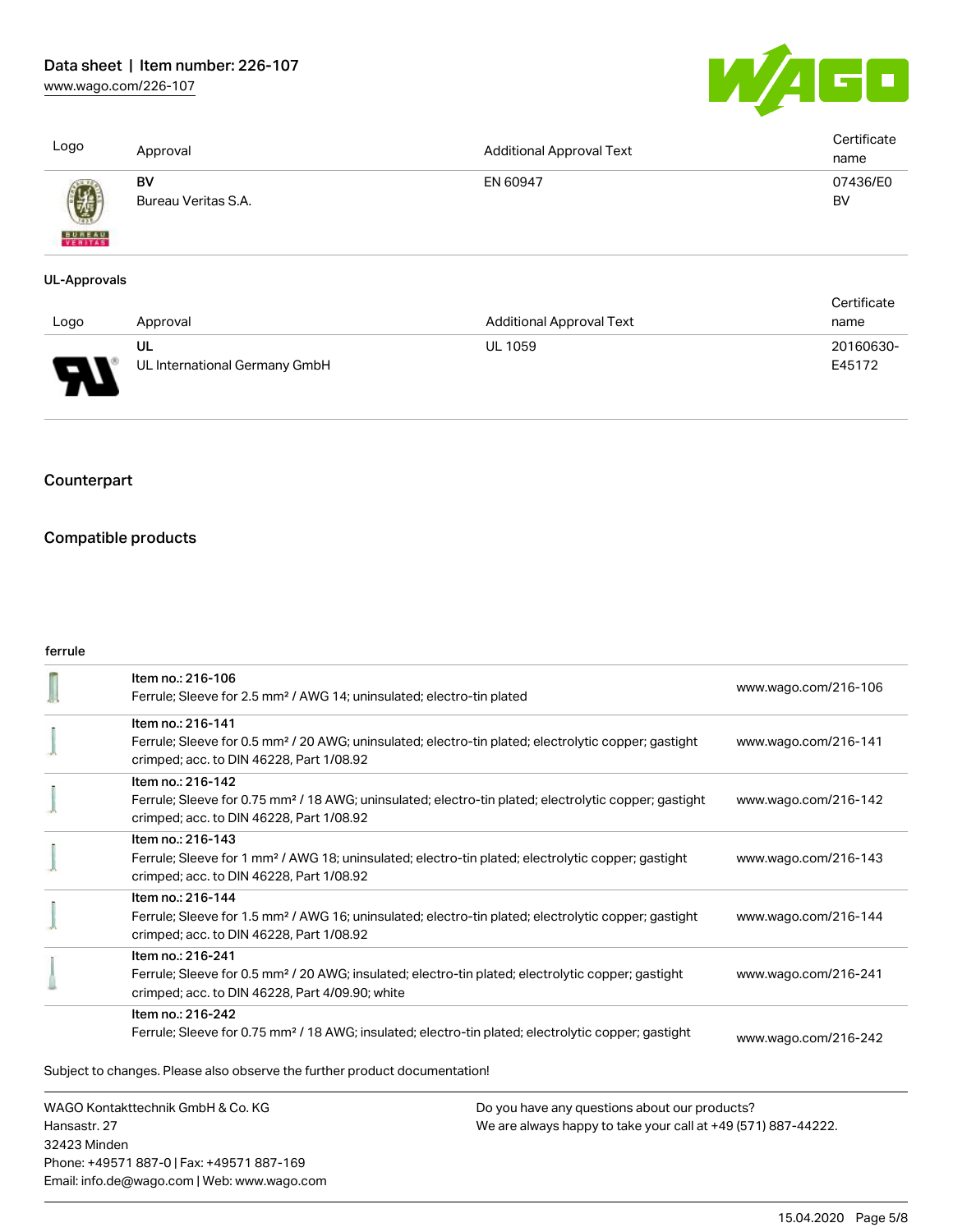Data sheet | Item number: 226-107

crimped; acc. to DIN 46228, Part 4/09.90; gray

[www.wago.com/226-107](http://www.wago.com/226-107)

1



|                     | Item no.: 216-243<br>Ferrule; Sleeve for 1 mm <sup>2</sup> / AWG 18; insulated; electro-tin plated; electrolytic copper; gastight crimped; www.wago.com/216-243<br>acc. to DIN 46228, Part 4/09.90; red |                      |
|---------------------|---------------------------------------------------------------------------------------------------------------------------------------------------------------------------------------------------------|----------------------|
|                     | Item no.: 216-244<br>Ferrule; Sleeve for 1.5 mm <sup>2</sup> / AWG 16; insulated; electro-tin plated; electrolytic copper; gastight<br>crimped; acc. to DIN 46228, Part 4/09.90; black                  | www.wago.com/216-244 |
|                     | Item no.: 216-246<br>Ferrule; Sleeve for 2.5 mm <sup>2</sup> / AWG 14; insulated; electro-tin plated; electrolytic copper; gastight<br>crimped; acc. to DIN 46228, Part 4/09.90; blue                   | www.wago.com/216-246 |
|                     | Item no.: 216-262<br>Ferrule; Sleeve for 0.75 mm <sup>2</sup> / 18 AWG; insulated; electro-tin plated; electrolytic copper; gastight<br>crimped; acc. to DIN 46228, Part 4/09.90; gray                  | www.wago.com/216-262 |
|                     | Item no.: 216-263<br>Ferrule; Sleeve for 1 mm <sup>2</sup> / AWG 18; insulated; electro-tin plated; electrolytic copper; gastight crimped; www.wago.com/216-263<br>acc. to DIN 46228, Part 4/09.90; red |                      |
|                     | Item no.: 216-264<br>Ferrule; Sleeve for 1.5 mm <sup>2</sup> / AWG 16; insulated; electro-tin plated; electrolytic copper; gastight<br>crimped; acc. to DIN 46228, Part 4/09.90; black                  | www.wago.com/216-264 |
|                     | Item no.: 216-266<br>Ferrule; Sleeve for 2.5 mm <sup>2</sup> / AWG 14; insulated; electro-tin plated; electrolytic copper; gastight<br>crimped; acc. to DIN 46228, Part 4/09.90; blue                   | www.wago.com/216-266 |
|                     | Item no.: 216-284<br>Ferrule; Sleeve for 1.5 mm <sup>2</sup> / AWG 16; insulated; electro-tin plated; electrolytic copper; gastight<br>crimped; acc. to DIN 46228, Part 4/09.90; black                  | www.wago.com/216-284 |
|                     | Item no.: 216-286<br>Ferrule; Sleeve for 2.5 mm <sup>2</sup> / AWG 14; insulated; electro-tin plated; electrolytic copper; gastight<br>crimped; acc. to DIN 46228, Part 4/09.90; blue                   | www.wago.com/216-286 |
| End plate           |                                                                                                                                                                                                         |                      |
|                     | Item no.: 226-110<br>End plate; for 630 V, cut-out dimensions L1; 1.5 mm thick; gray                                                                                                                    | www.wago.com/226-110 |
|                     | Item no.: 226-120<br>End plate; for 400 V, cut-out dimensions L1; 1.5 mm thick; gray                                                                                                                    | www.wago.com/226-120 |
| General accessories |                                                                                                                                                                                                         |                      |
|                     | Item no.: 226-109<br>Spacer; for plate thickness 1.5 mm; 6 mm wide; gray                                                                                                                                | www.wago.com/226-109 |
|                     | Item no.: 226-119<br>Spacer; for plate thickness 2.5 mm; 6 mm wide; gray                                                                                                                                | www.wago.com/226-119 |
| check               |                                                                                                                                                                                                         |                      |
|                     | Item no.: 210-136<br>Test plug; 2 mm Ø; with 500 mm cable; red                                                                                                                                          | www.wago.com/210-136 |
|                     |                                                                                                                                                                                                         |                      |

Subject to changes. Please also observe the further product documentation!

WAGO Kontakttechnik GmbH & Co. KG Hansastr. 27 32423 Minden Phone: +49571 887-0 | Fax: +49571 887-169 Email: info.de@wago.com | Web: www.wago.com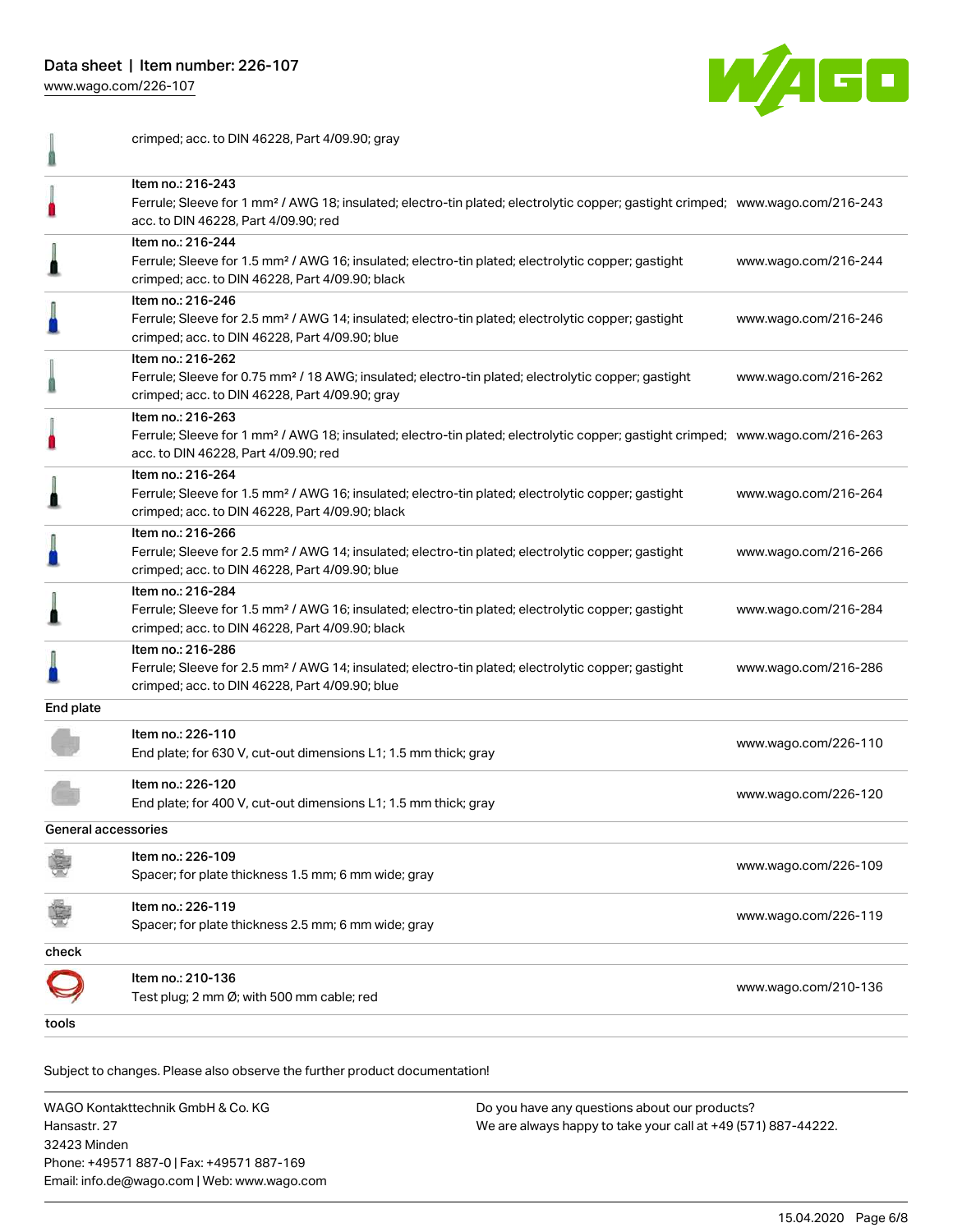

|                           | Item no.: 210-657<br>Operating tool; Blade: 3.5 x 0.5 mm; with a partially insulated shaft; short |             |                      | www.wago.com/210-657 |  |
|---------------------------|---------------------------------------------------------------------------------------------------|-------------|----------------------|----------------------|--|
|                           | Item no.: 210-720<br>Operating tool; Blade: 3.5 x 0.5 mm; with a partially insulated shaft        |             | www.wago.com/210-720 |                      |  |
| <b>Downloads</b>          |                                                                                                   |             |                      |                      |  |
|                           | <b>Documentation</b>                                                                              |             |                      |                      |  |
|                           | <b>Additional Information</b>                                                                     |             |                      |                      |  |
| Technical explanations    |                                                                                                   | Apr 3, 2019 | pdf<br>3.6 MB        | Download             |  |
|                           | CAD/CAE-Data                                                                                      |             |                      |                      |  |
| CAE data                  |                                                                                                   |             |                      |                      |  |
| EPLAN Data Portal 226-107 |                                                                                                   |             | <b>URL</b>           | Download             |  |
| WSCAD Universe 226-107    |                                                                                                   |             | <b>URL</b>           | Download             |  |
|                           |                                                                                                   |             |                      |                      |  |

## Installation Notes

#### Installation



Snapping a 226 Series Feedthrough Terminal Block into the cutout.

#### Testing

Subject to changes. Please also observe the further product documentation!

WAGO Kontakttechnik GmbH & Co. KG Hansastr. 27 32423 Minden Phone: +49571 887-0 | Fax: +49571 887-169 Email: info.de@wago.com | Web: www.wago.com